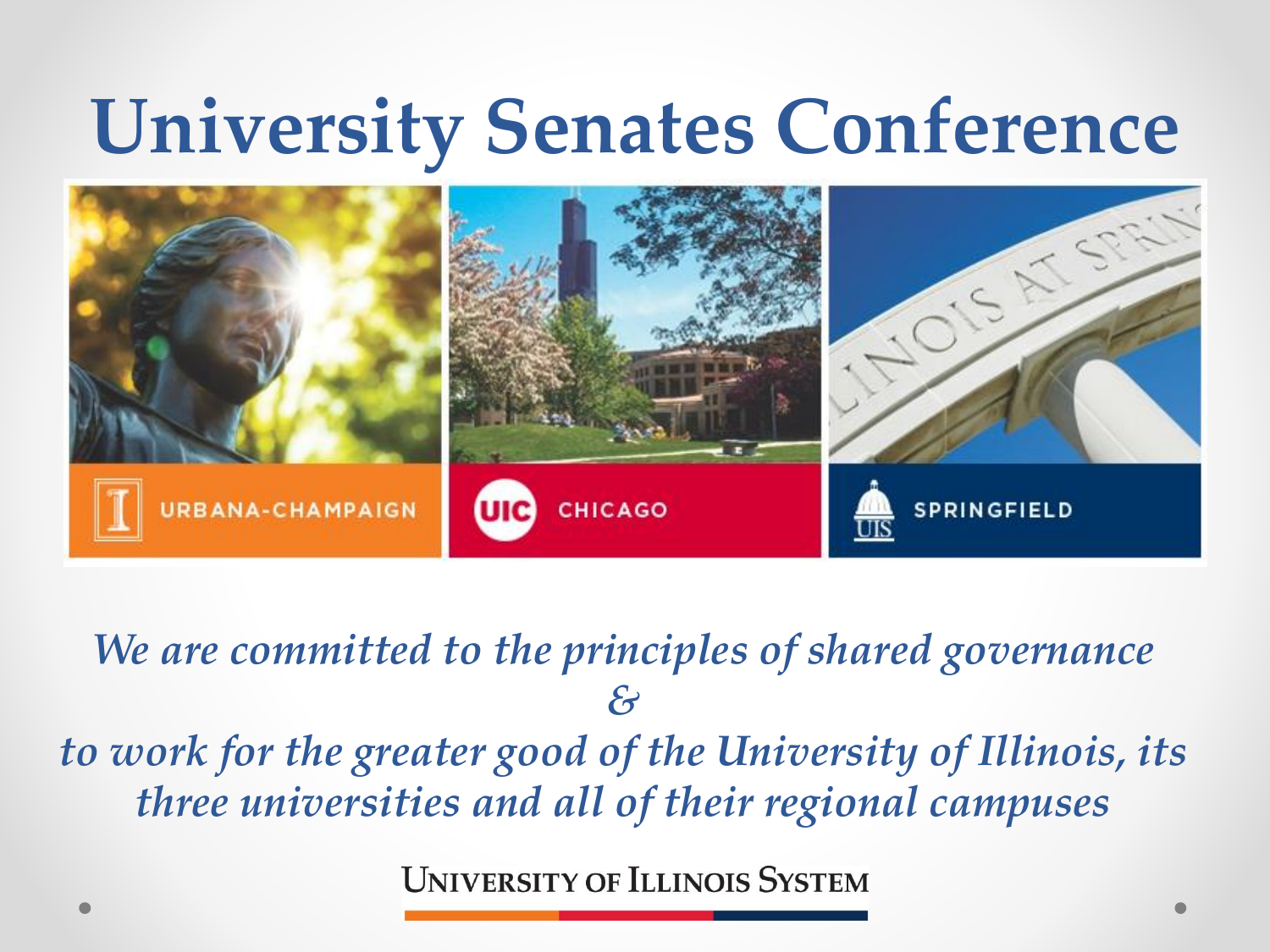# **USC Full Membership 2017-2018**

| <b>UIC</b>               | <b>UIS</b>         | <b>UIUC</b>            |
|--------------------------|--------------------|------------------------|
| Benét DeBerry-Spence     | Ranjan Karri       | James Brennan          |
| Sandra De Groote         | Xiaoqing Li        | Nicholas Burbules      |
| Danilo Erricolo          | <b>Kathy Novak</b> | <b>Bettina Francis</b> |
| Mary Jo LaDu             |                    | Harley Johnson         |
| Mrinalini Rao            |                    | Prasanta Kalita        |
| Aria Razfar              |                    | William Maher          |
| <b>Catherine Vincent</b> |                    | <b>Gay Miller</b>      |
|                          |                    | Joyce Tolliver         |
|                          |                    | <b>Terry Weech</b>     |
|                          |                    | <b>Matthew Wheeler</b> |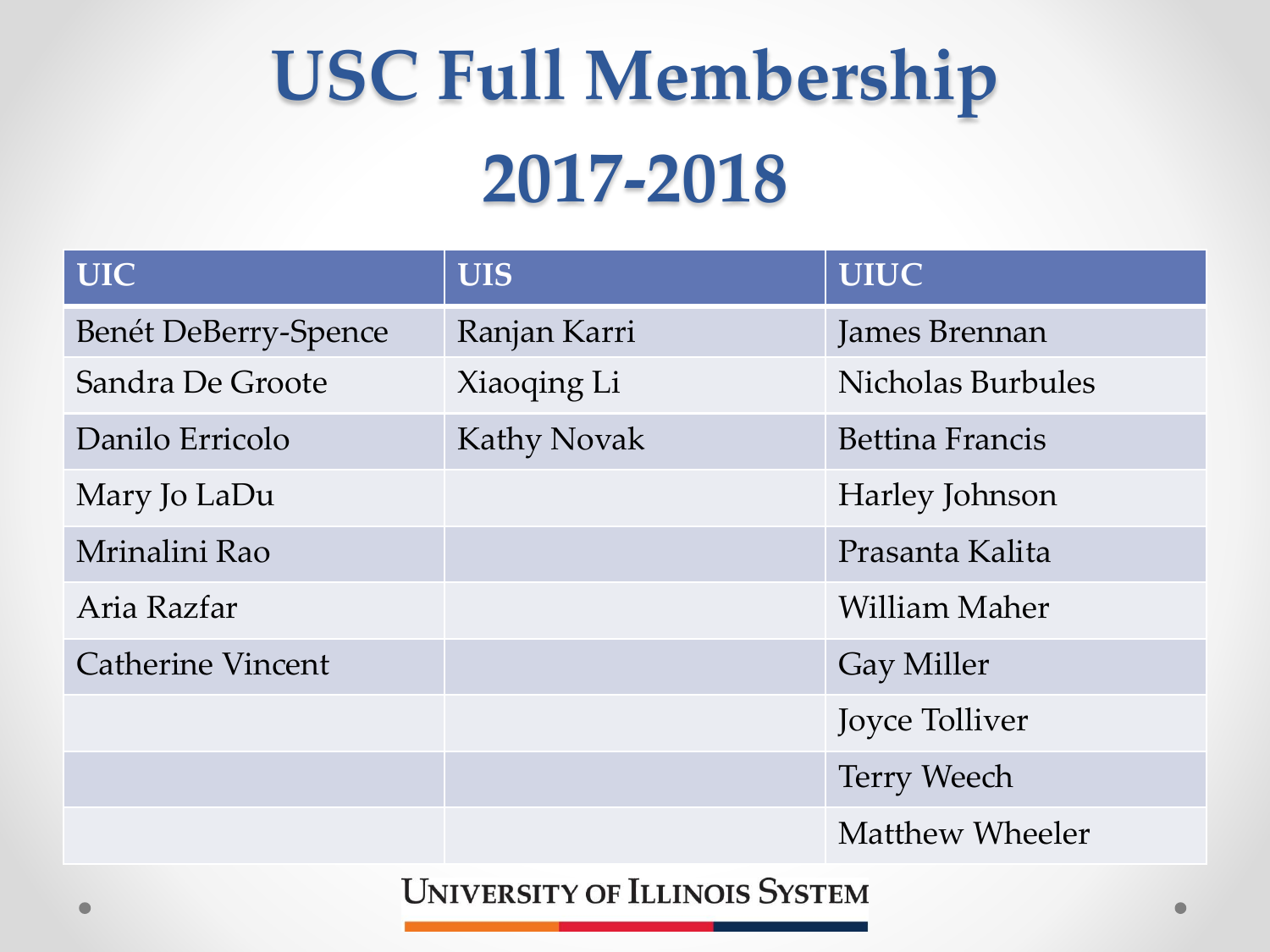## **USC Executive Committee 2017-18**

- Mrinalini (Meena) Rao, Chair (UIC)
- Kathy Novak, Vice Chair (UIS)
- Sandra De Groote (UIC)
- Harley Johnson (UIUC)
- Xiaoqing Li (UIS)
- Joyce Tolliver (UIUC)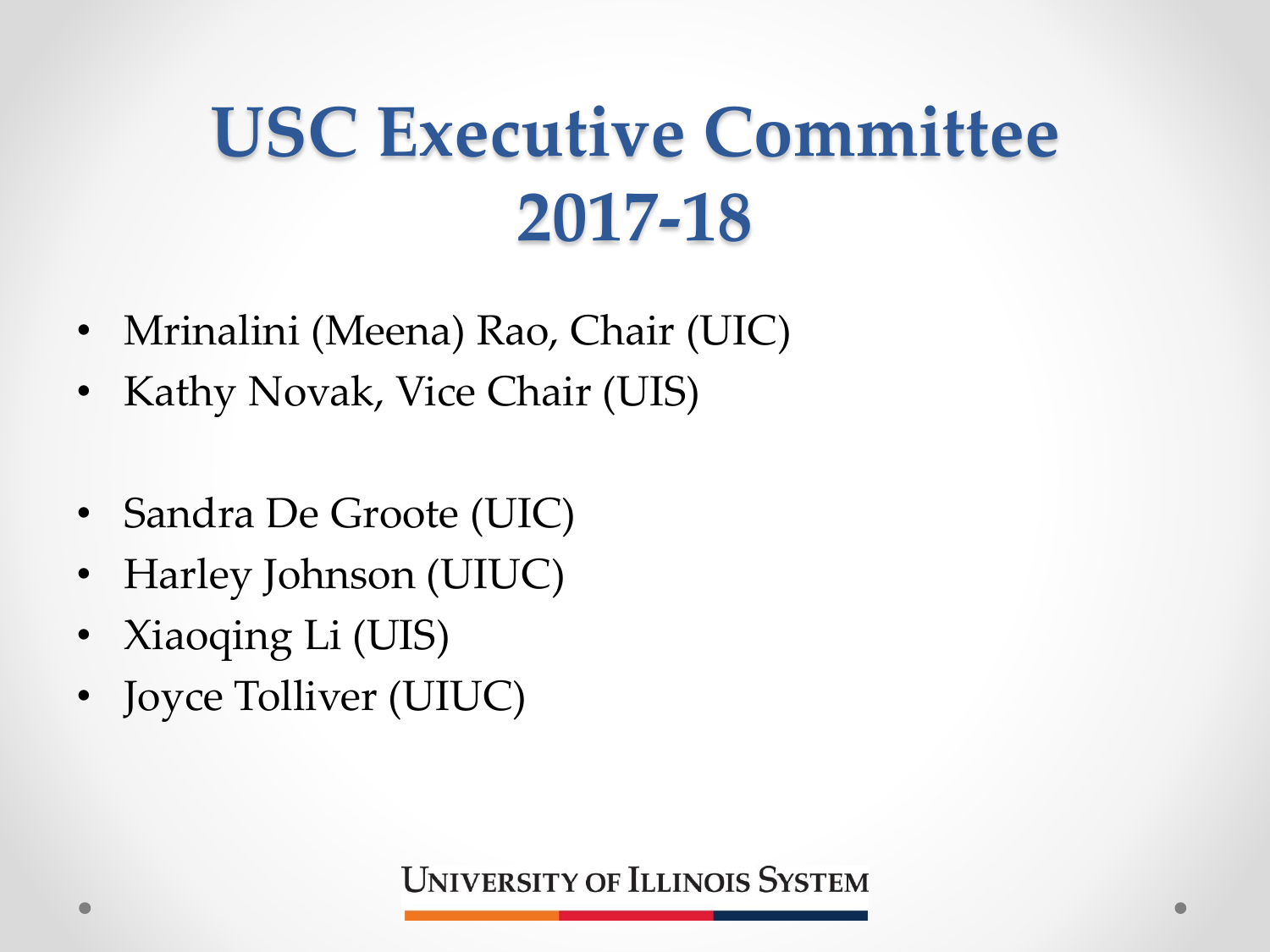#### **Plans for 2017 - 2018**

At the threshold of an exciting year we are keen to fulfill our responsibility of representing the faculty of the entire University of Illinois to facilitate communication between the senates of the three universities, President Killeen and the Board of Trustees for the common good of the whole University.

We applaud the collective energies of the Board, Administration, and the advocacy efforts of faculty, staff, students and alumnae/alumni that led to a budget for the first time in 2 years, and new procurement reform. We are eager to help the university leadership to channel these energies to

- o Move from the hypothetical holding pattern to actual fiscal planning
- o Continue to help implement the System Strategic Framework and Triple I
- o Advocate for additional regulatory reforms that will improve our efficiency while underscoring the impact of the UI System on the State
- o Successfully build the President's executive team
- o Define how economic development and philanthropy can benefit the UI System as a whole
- o Address nationally relevant discussions on campus climate and freedom of expression in our universities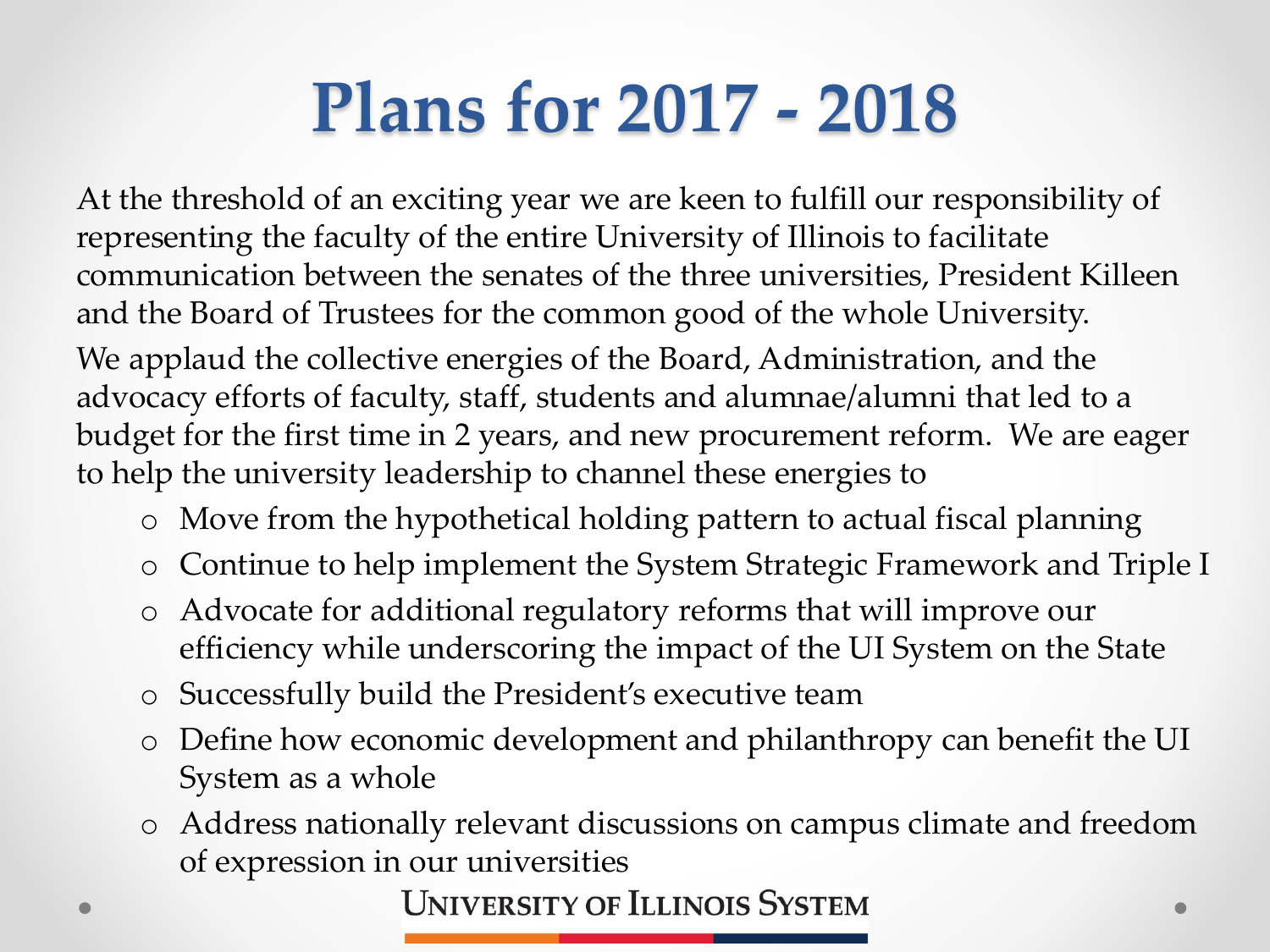## **Plans for 2017 – 2018 contd**

To become more effective in our work of shared governance we plan to

- Build on the gains we have made this past year on bringing to fruition some long overdue and critical changes to the statutes
- Continue working with the senates and administration to propose timely, effective and necessary changes to the statutes
- Examine the general rules to ensure clarity and consistency
- Examine our own bylaws with a view to developing further clarity and effective functioning
- Refine our definition and role as faculty and members of the University Senates Conference
- Improve the structure and functioning of our committees, which parallel those of the Board of Trustees, so common matters of concern to the faculty of all three universities can be voiced and discussed more efficiently
- Help enhance trust within our university community and respect our freedom of expression and work to "promote a culture of understanding and respect for all – no matter what color, race, ancestry, age, interests, sexual orientation, LGBTQ status, religion, disability status, national origin, immigration status or gender"<br>UNIVERSITY OF ILLINOIS SYSTEM